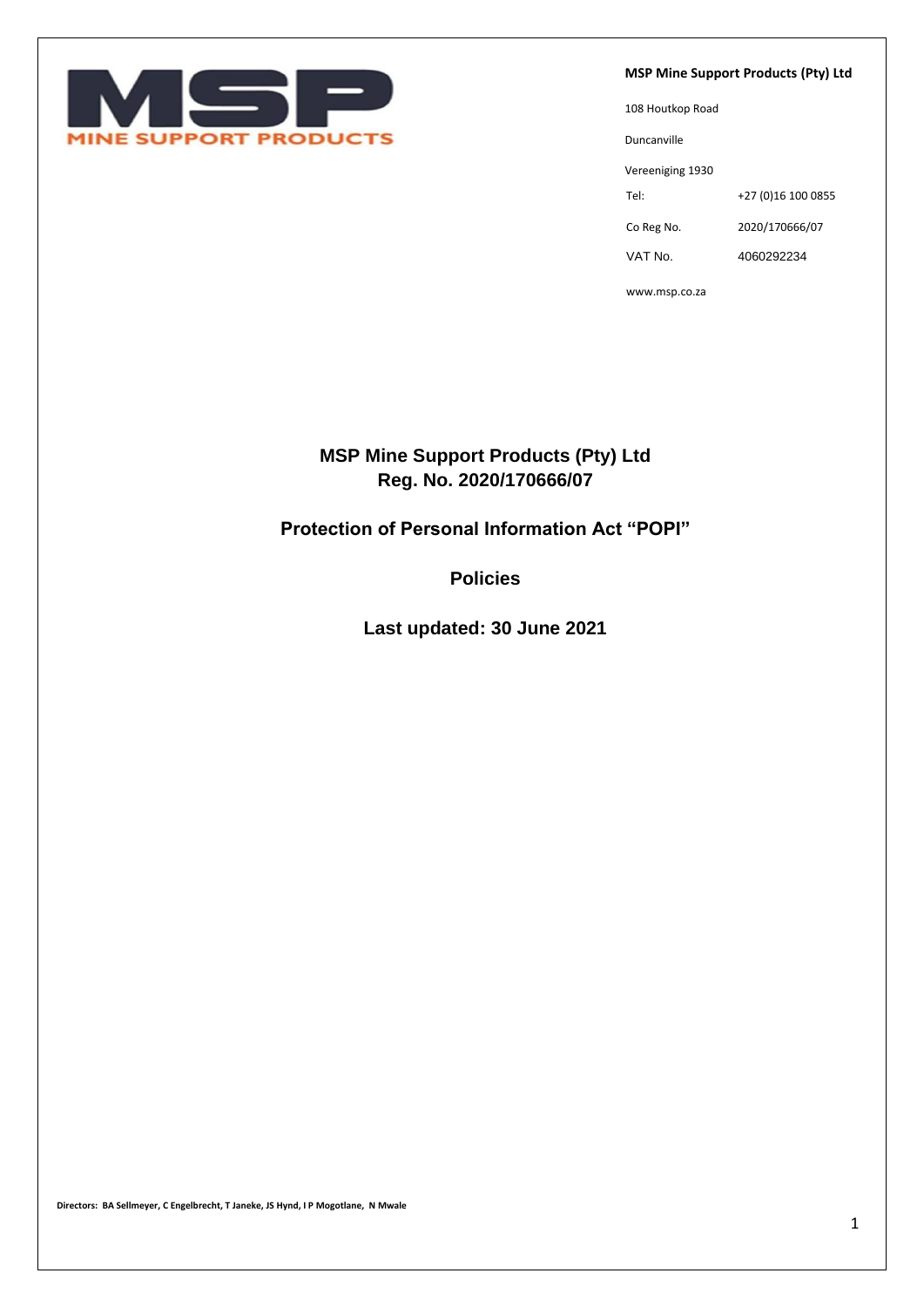## **POLICY**

### **1. Introduction**

The Company is an organisation that always strives to comply with all South African law and recognises that a person's (including employees, customers and suppliers) Constitutional right to privacy is of the upmost importance, therefore the protection of personal information is vital for sustainability and growth of the business.

### **2. Purpose**

The purpose of this policy is to incorporate the requirements of the Protection of Personal Information Act No. 4 of 2013 (hereafter called the Act) into the everyday operations of the Company and to ensure that these requirements are documented and implemented in the Company to ensure full compliance and adherence to the Act.

### **3. Scope**

This scope of this policy applies to all directors, shareholders, members, managers, supervisors and employees, i.e. to all staff employed on a casual, contractual or permanent basis.

#### **4. Objectives**

The Company and its employees shall adhere to this policy in the handling of all personal information received from, but not limited to natural persons, employees, clients, suppliers, agents, representatives and business partners to ensure compliance with this Act, applicable regulations and other rules relating to the protection of personal information.

The objectives of this policy are:

- Emphasise the company's commitment to ethics and the rule of law.
- To establish a set of uniform rules and regulations which are of a high ethical and legal standard.
- To create a framework, without uncertainty, within which the employees can operate in accordance with the Act.
- To create a structure which allows the prevention and/or detection of wrongdoing.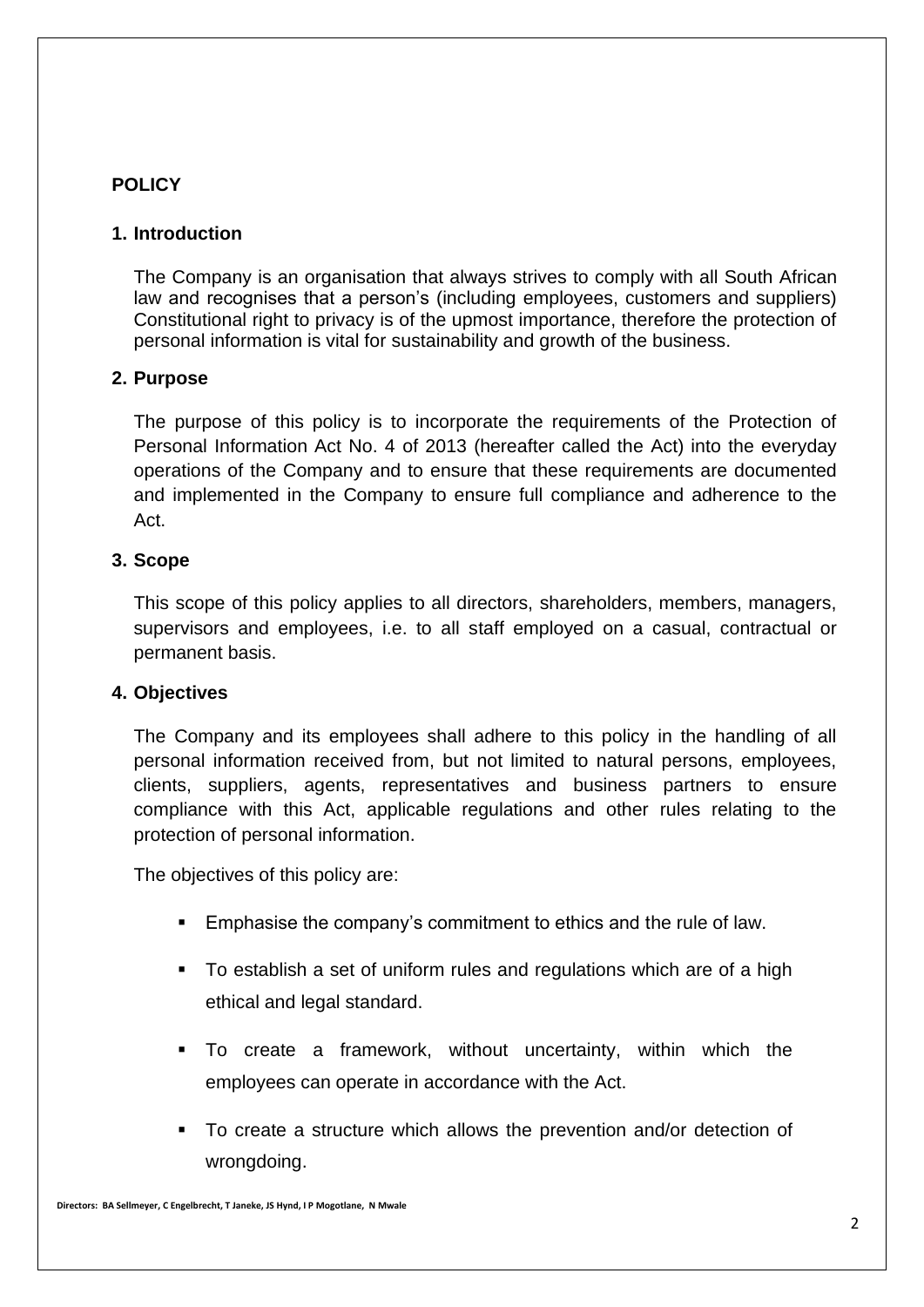- To provide clear processes and procedures without ambiguity.
- To protect the interests of both the company and the data subject.
- To balance the right of privacy against other rights, particularly the right of access to information.
- The implementation of corrective action where the Company and/or its employee's actions are unacceptable or do not meet the required standards with regards to the Act.

## **5. Definitions and Interpretation**

In this Policy, unless the context otherwise indicates:

**"data subject":** means the person to whom personal information relates;

**"direct marketing":** means to approach a data subject, either in person or by email or electronic communication, for the direct or indirect purpose of:

- a) Promoting or offering to supply, in the ordinary course of business, any goods or service to the data subject; or
- b) Requesting the data subject to make a donation of any kind for any reason.

**"electronic communication":** means any text, date, data, voice, sound or image message sent over an electronic communications network which is stored in the network or the recipient's terminal equipment until it is collected by the recipient.

**"filing system":** means any structured set of personal information, whether centralised, decentralised or dispersed on a functional or geographical basis, which is accessible according to specific criteria.

## **"information officer":** of, or in relation to, a –

a) Private body means the head of a private body as contemplated in Section 1 of the Promotion of Access to Information Act.

**"operator":** means a person who processes personal information for a responsible party in terms of a contract or mandate, without coming under the direct authority of that party;

**"person":** means a natural person or a juristic person.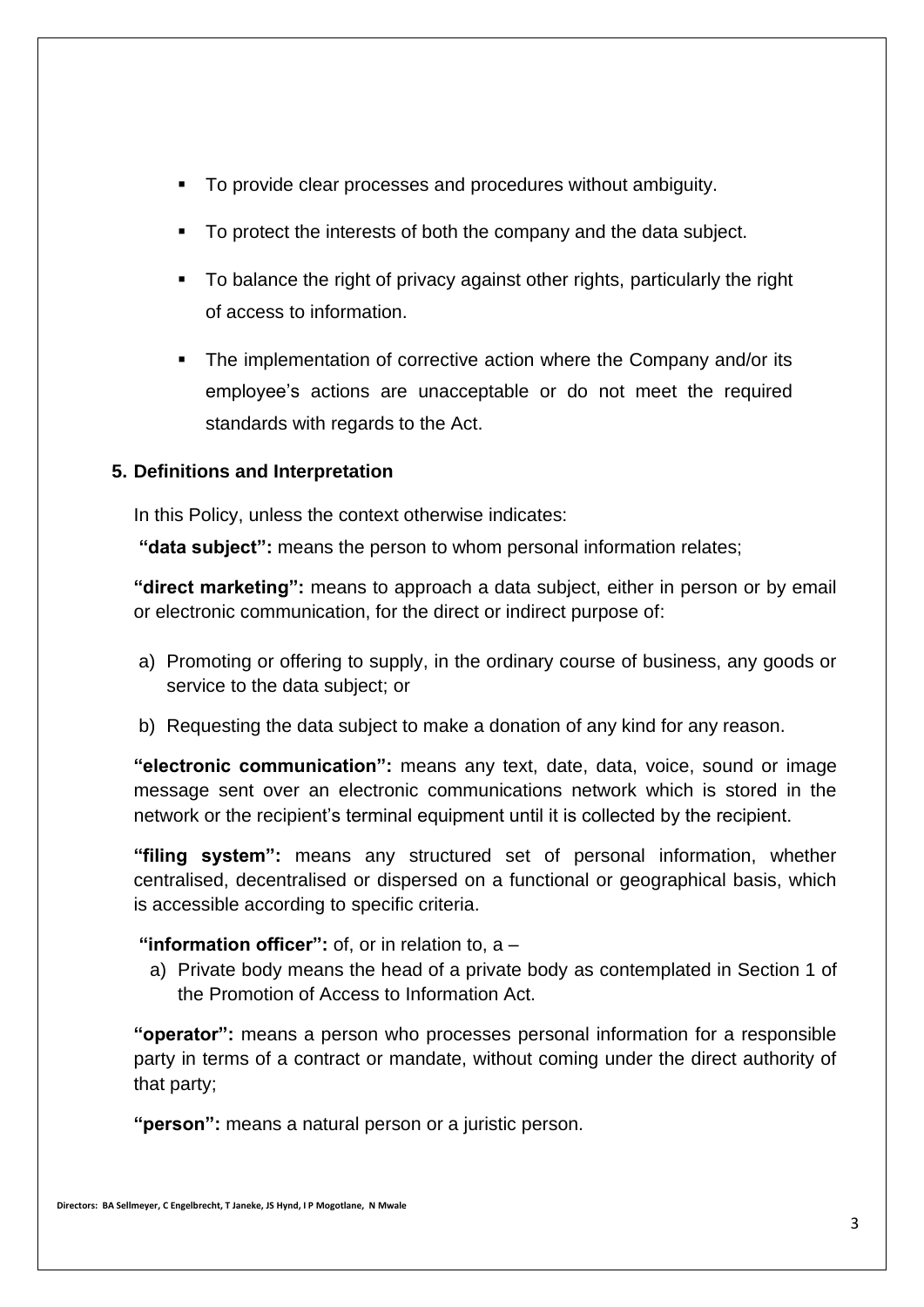**"personal information":** means information relating to an identifiable, living, natural person, and where it is applicable, an identifiable, existing juristic person, including, but not limited to –

- a) Information relating to the race, gender, sex, pregnancy, marital status, national, ethnic or social origin, colour, sexual orientation, age, physical or mental health, well-being, disability, religion, conscience, belief, culture, language and birth of the person;
- b) Information relating to the education or the medical, financial, criminal or employment history of the person;
- c) Any identifying number, symbol, e-mail address, telephone number, location information, online identifier or other particular assignment to the person;
- d) The biometric information of the person;
- e) The personal opinions, views or preferences of the person;
- f) Correspondence sent by the person that would reveal the contents of the original correspondence if the message is of a personal or confidential nature;
- g) The views or opinions of another individual about the person; and
- h) The name of the person if it appears with other personal information relating to the person or if the disclosure of the name itself would reveal information about the person.

#### **"private body":** means –

- a) A natural person who carries or has carried on any business or profession, but only in such capacity;
- b) A partnership which carries or has carried on any trade, business or profession; or
- c) Any former or existing juristic person but excludes a public body.

**"processing":** means any operation or activity or any set of operations, whether or not by automatic means, concerning personal information, including –

- a) The collection, receipt, recording, organisation, collation, storage, updating or modification, retrieval, alteration, consultation or use;
- b) Dissemination by means of transmission, distribution or making available in any other form; or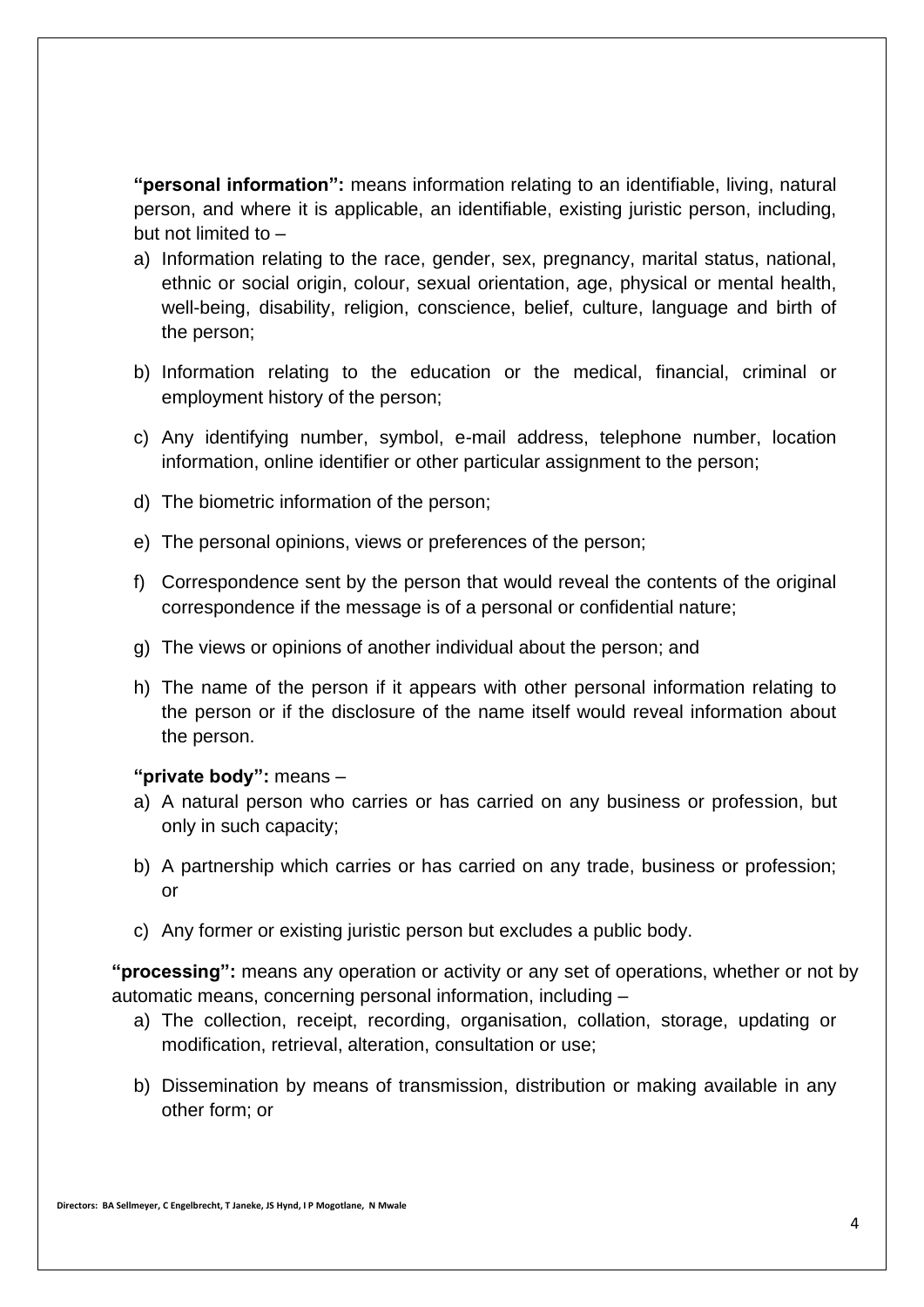c) Merging, linking, as well as restriction, degradation, erasure or destruction of information.

**"Promotion of Access to Information Act":** means the Promotion of Access to Information Act, 2000 as amended;

**"public body":** means –

- a) Any department of state or administration in the national or provincial sphere of government or any municipality in the local sphere of government; or
- b) Any other functionary or institution when –
- I. Exercising a power or performing a duty in terms of the Constitution or provincial constitution; or
- II. Exercising a public power or performing a public function in terms of any legislation.

**"public record":** means a record that is accessible in the public domain and which is in the possession od or under the control of a public body, whether or not it was created by that public body.

**"record":** means any recorded information –

- a) Regardless of form or medium, including any of the following:
- I. Writing on any material;
- II. Information produced, recorded or stored by means of any tape recorded, computer equipment, whether hardware or software or both, or other device, and any material subsequently derived from information so produced, recorded or stored;
- III. Label, marking or other writing that identifies or describes anything of which it forms part, or to which it is attached by any means;
- IV. Book, map, plan, graph or drawing;
- V. Photograph, film, negative, tape or other device in which one or more visuals images are embodied so as to be capable, with or without the aid of some other equipment, of being reproduced;
- b) In the possession or under the control of a responsible party; and
- c) Regardless of when it came into existence.

**"regulator":** means the Information Regulator established in terms of Section 39.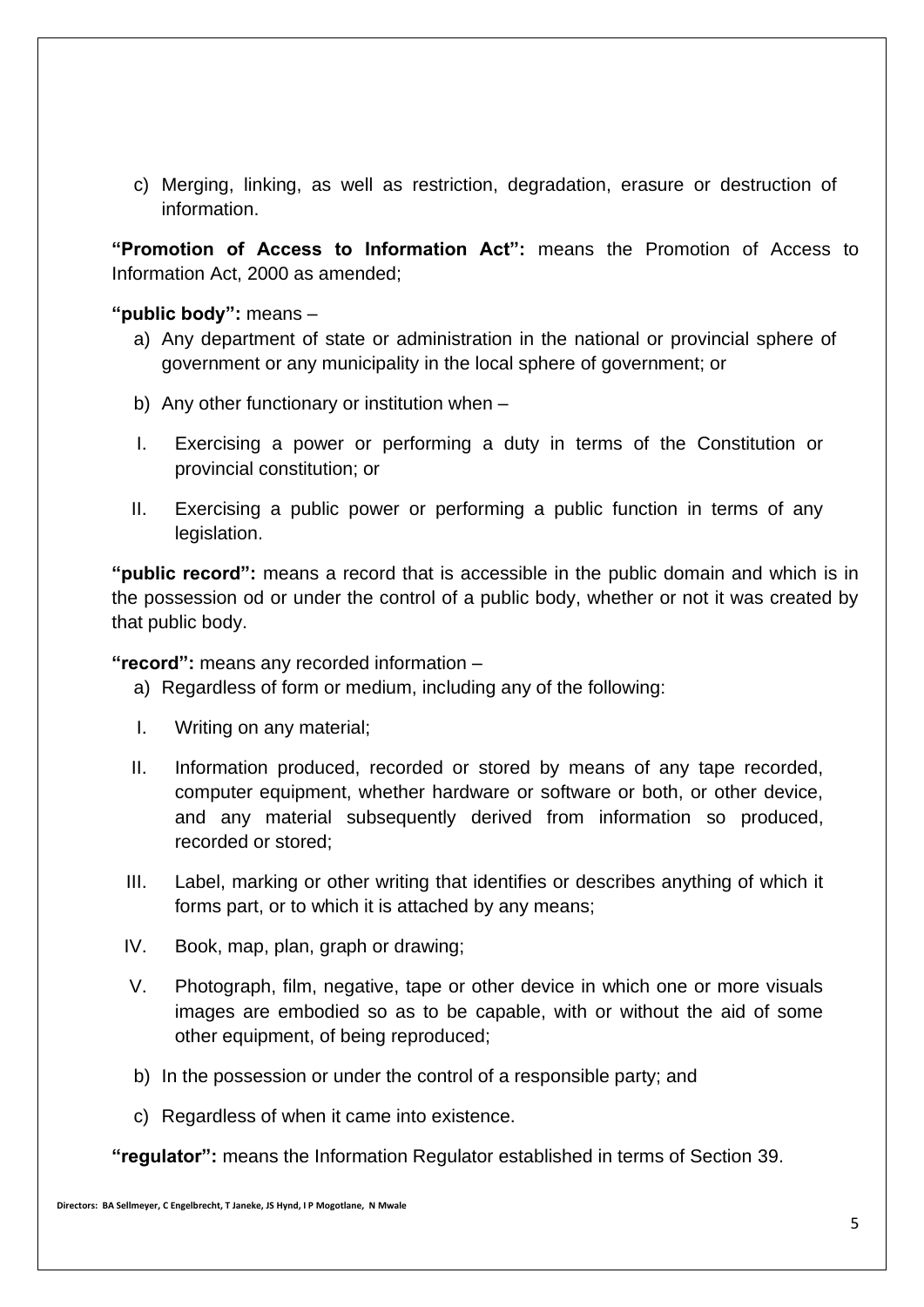**"re-identify":** in relation to personal information of a data subject, means to resurrect any information that has been de-identified, that –

- a) Identifies the data subject;
- b) Can be used or manipulated by a reasonable foreseeable method to identify the data subject; or
- c) Can be linked by a reasonable foreseeable method to other information that identifies the data subject, and **'re-identified'** has a corresponding meaning.

**"responsible party":** means a public or private body or any other person which, alone or in conjunction with others, determines the purpose of and means for processing personal information.

**"restriction":** means to withhold from circulation, use or publication any personal information that forms part of a filing system, but not to delete or destroy such information.

**"special personal information":** means personal information as referred to in Section 26 of this Act.

**"the Act":** means the Protection of Personal Information Act, No. 4 of 2013.

**"this Policy"**: means this document including all policies, procedures, addendums, annexures attached hereto or incorporated by reference.

**"unique identifier":** means any identifier that is assigned to a data subject and is used by a responsible party for the purposes of the operations of that responsible party and that uniquely identifies that data subject in relation to that responsible party.

In this Code, unless expressly stated otherwise or where the context indicates otherwise, words in the singular shall also mean the plural and other way round, words in the masculine also mean the feminine and the neuter, and words referring to a natural person shall include a reference to a body corporate and the other way around.

The clause headings in this agreement have been inserted for convenience only and will not be taken into consideration in its interpretation.

The *contra proferentem* rule shall not apply, which shall mean that this agreement and its provisions shall not be adversely interpreted as against the party that drafted such Agreement.

The *iusdem generis* rule shall not be applicable, which means that when the words "including" followed by specific examples are utilised, such examples shall not be interpreted nor construed as to limit the ambit of the relevant clause of this Agreement.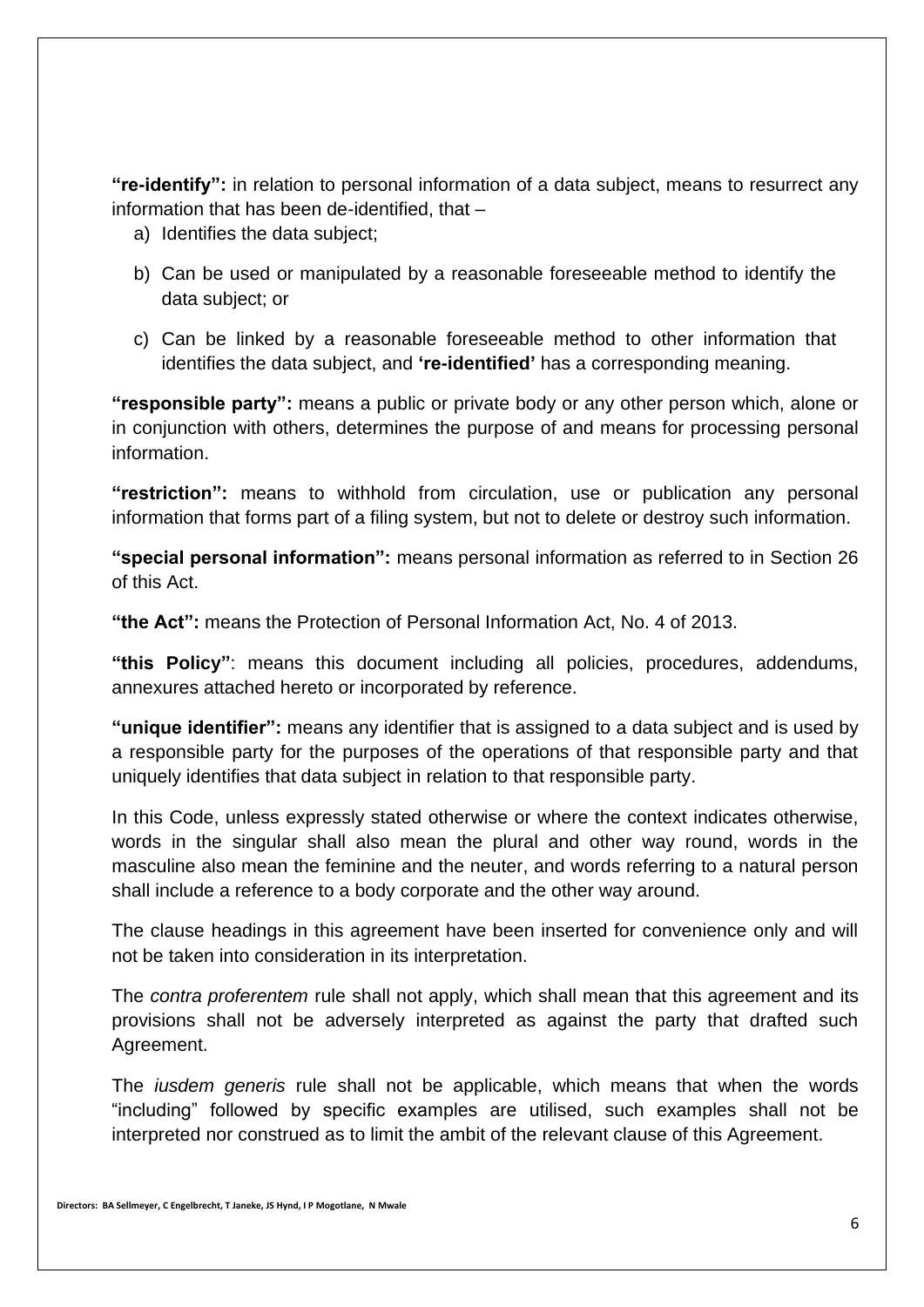The words "will", "shall, and "must" utilised in a set of circumstances that imposes any obligation or restriction on any Party shall have an identical meaning.

## **6. Key principles**

The Company, its employees are committed to the following principles:

- To give effect to the Constitutional right to privacy, by safeguarding personal information when processed by the Company, subject to justifiable limitations;
- To regulate the manner in which personal information may be processed, by establishing conditions, in agreement with international standards, that prescribe the minimum requirements for the lawful processing of personal information;
- To be transparent in its standard operating procedures that govern the processing of personal information;
- To comply with the applicable legal and regulatory requirements regarding the processing of personal information;
- To collect personal information through lawful and fair means and to process personal information in a manner compatible with the purpose for which it was collected;
- Where required by law and according to local requirements. To inform data subjects when personal information is collected about them;
- Where required by law, regulations or guidelines, to obtain a data subject's consent prior to processing his/her/its personal information;
- To strive to keep personal information accurate, complete, up-to-date and reliable for its intended use;
- To strive to develop reasonable security safeguards against risk, losses, unauthorized access, destruction, use, modification or disclosure of personal information;
- To strive to provide data subjects with the opportunity to access the personal information relating to them and, where applicable, to comply with requests to correct, amend or rectify the personal information where incomplete, inaccurate or not compliant with the standard operating procedures;
- To only share personal information, such as permitting access, transmission or publication, with third parties (either within or outside the Company), only if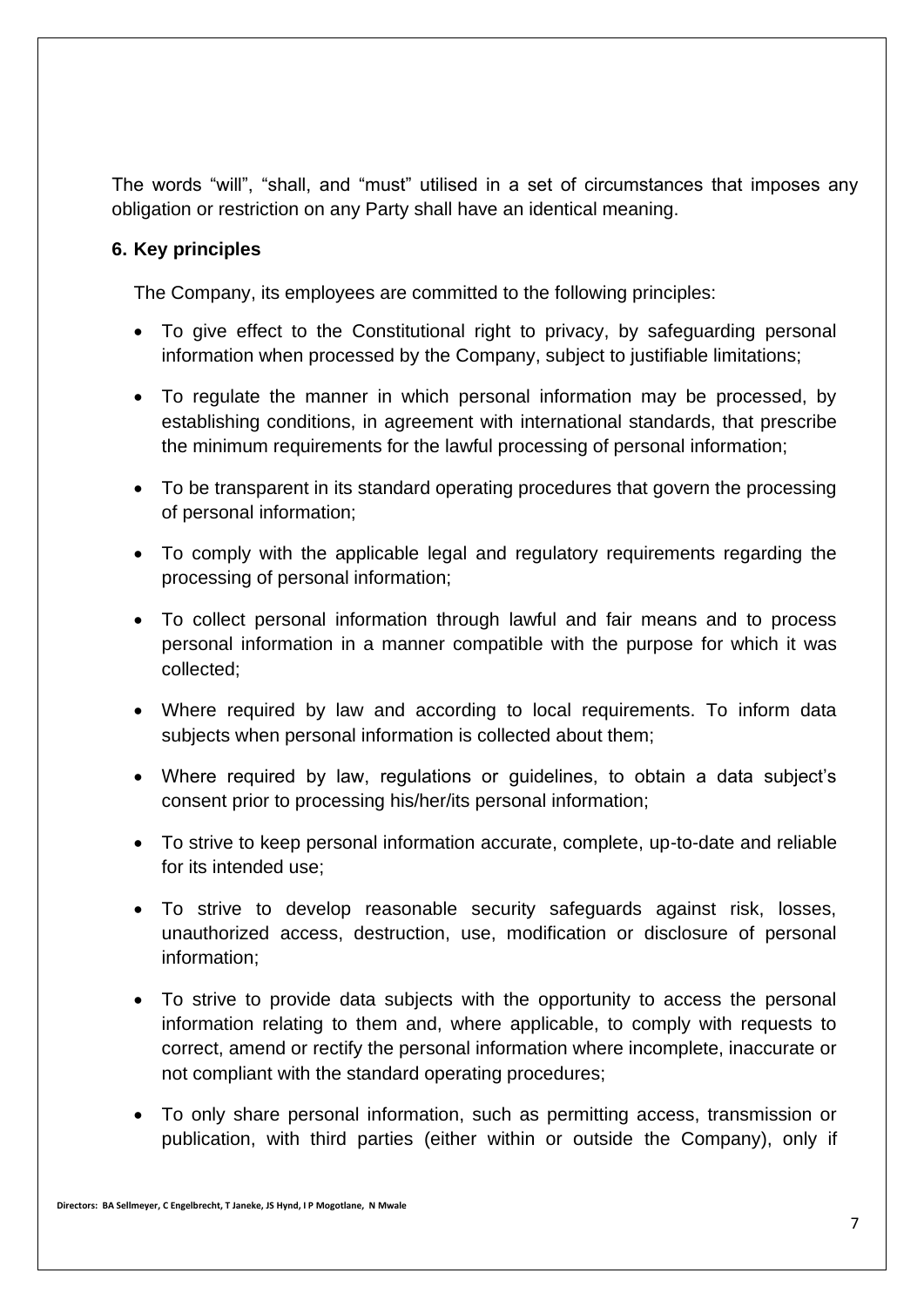reasonable assurance can be provided that the recipient of such information will apply suitable privacy and security protection to the personal information;

#### **7. Procurement of Personal Information**

- 7.1 Personal information collected by the Company and/or any of its representatives, will be collected directly from the data subject, unless:
	- a) The information is contained or derived from a public record or has deliberately been made public by the data subject;
	- b) The data subject or a competent person where the data subject is a child, has consented to the collection of the information from another source;
	- c) Collection of the information from another source would not prejudice a legitimate interest of the data subject;
	- d) Collection of the information from another source is necessary:
		- I. To avoid prejudice to the maintenance of the law by any public body, including the prevention, detection, investigation, prosecution and punishment of offences;
		- II. To comply with an obligation imposed by law or to enforce legislation concerning the collection of revenue;
		- III. For the conduct of proceedings in any court or tribunal that have commenced or are reasonably contemplated;
		- IV. To maintain the legitimate interests of the Company or of a third party to whom the information is supplied;
	- e) Compliance would prejudice a lawful purpose of the collection; or
	- f) Compliance is not reasonably practicable in the circumstances of the particular case.
- 7.2 Personal Information must be collected for a specific, explicitly defined and lawful purpose related to a function or activity of the Company.
- 7.3 Steps will be taken to ensure that the data subject is aware of the purpose of the collection of the information.
- 7.4 The Company will take reasonably practicable steps to ensure that the personal information is complete, accurate, not missing and updated where necessary,

**Directors: BA Sellmeyer, C Engelbrecht, T Janeke, JS Hynd, I P Mogotlane, N Mwale**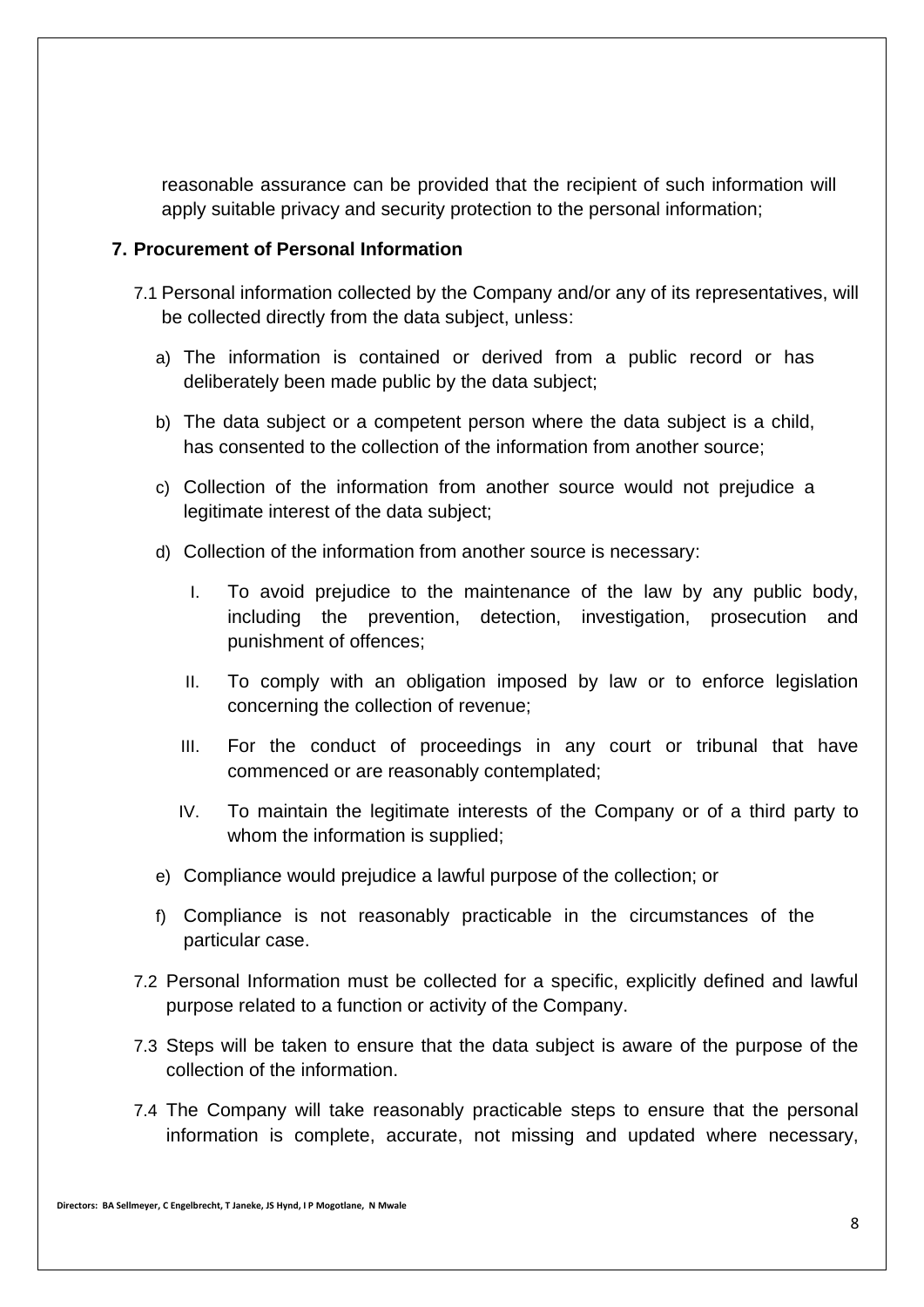having regard to the purpose for which the personal information is collected and further processed.

- 7.5 Where personal information is collected from a data subject, the Company will take reasonable practicable steps to ensure that the data subject is aware of:
	- 7.5.1 The information being collected and where the information is not collected from the data subject, the source from which it is collected;
	- 7.5.2 The name and address of the Company;
	- 7.5.3 The purpose for which the information is being collected;
	- 7.5.4 Whether or not the supply of the information by the data subject is voluntary or mandatory;
	- 7.5.5 The consequences of failure to provide the information;
	- 7.5.6 Any particular law authorising or requiring the collection of the information;
	- 7.5.7 The fact that, where applicable, the Company intends to transfer the information to a third country or international organisation and the level of protection offered to the information by that third country or international organisations;
	- 7.5.8 Any further information such as the:
		- 7.5.8.1 Recipient or category of recipients of the information;
		- 7.5.8.2 Nature or category of the information;
		- 7.5.8.3 Existence of the right of access to and the right to rectify the information collected;
		- 7.5.8.4 Existence of the right to object to the processing of personal information;

Which is necessary, having regard to the specific circumstances in which the information is or is not to be processed, to enable processing in respect of the data subject to be reasonable.

- 7.6 The steps referred to in clause 7.5 must be taken:
	- 7.6.1 If the information is collected directly from the data subject, prior to the information being collected, unless the data subject is already aware of the information as referred to in clause 7.5;

**Directors: BA Sellmeyer, C Engelbrecht, T Janeke, JS Hynd, I P Mogotlane, N Mwale**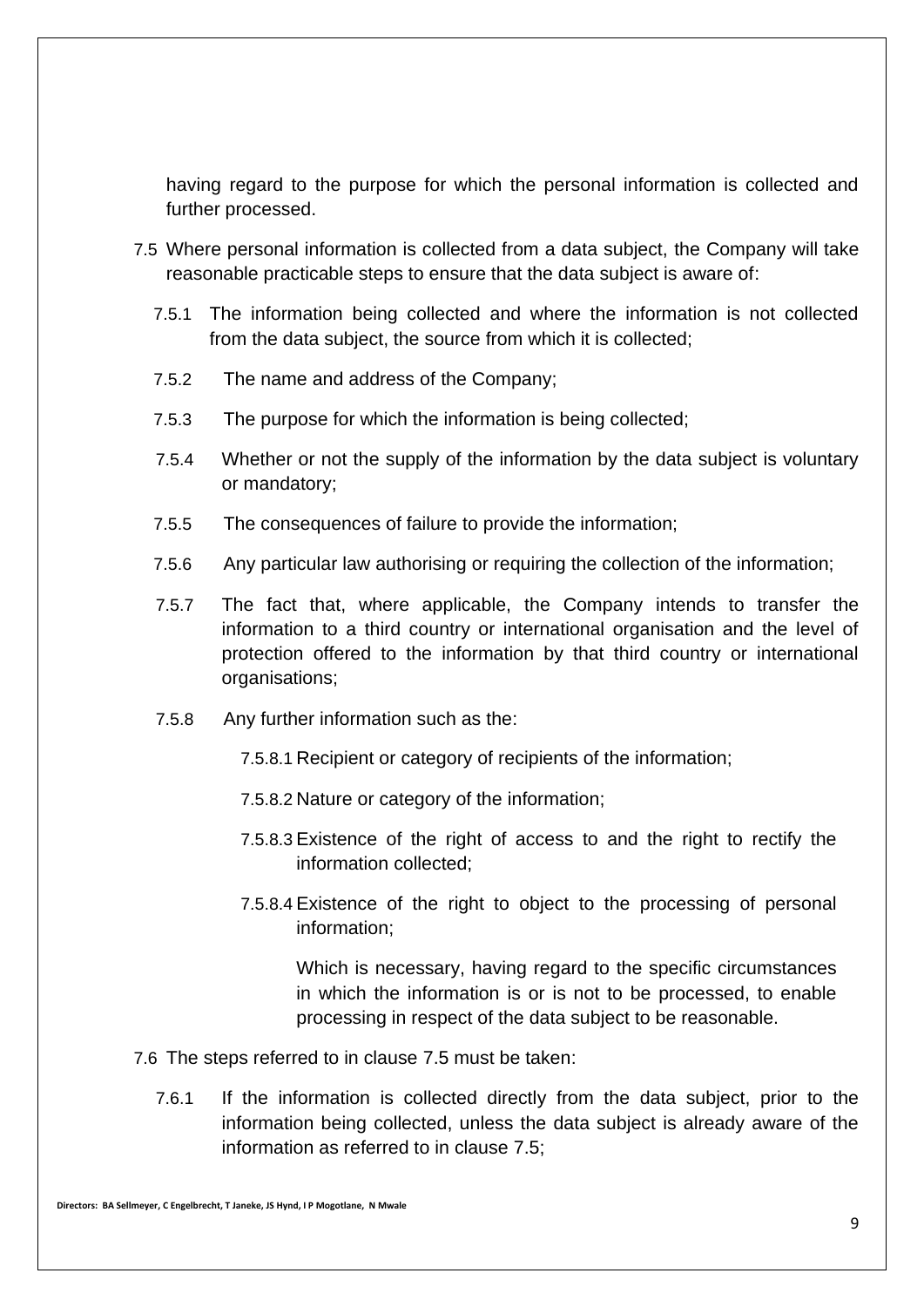- 7.6.2 In any other case, before the information is collected or as soon as reasonably practicable after it has been collected.
- 7.7 It will not be necessary for the Company to comply with clause 7.5 if:
- 7.7.1 The data subject or a competent person if the data subject is a child has provided consent for the non-compliance;
- 7.7.2 Non-compliance would not prejudice the legitimate interests of the data subject;
- 7.7.3 Non-compliance is necessary:
	- 7.7.3.1 To avoid prejudice to the maintenance of the law by any public body, including the prevention, detection, investigation, prosecution and punishment of offences;
	- 7.7.3.2 To comply with an obligation imposed by law or to enforce legislation concerning the collection of revenue;
	- 7.7.3.3 For the conduct of proceedings in any court or tribunal that have commenced or are reasonable contemplated; or
	- 7.7.3.4 In the interest of national security.
- 7.7.4 Compliance would prejudice a lawful purpose of the collection;
- 7.7.5 Compliance is not reasonably practicable in the circumstances of the particular case; or
- 7.7.6 The information will:
	- 7.7.6.1 Not be used in a form in which the data subject may be identified; or
	- 7.7.6.2 Be used for historical, statistical or research purposes.

#### **8. Processing of Personal Information**

- 8.1 Personal Information will only be processed lawfully and in a reasonable manner that does not infringe the privacy of the data subject.
- 8.2 Personal Information may only be processed if:
	- 8.2.1 given the purpose for which it was processed, it is adequate, relevant and not excessive;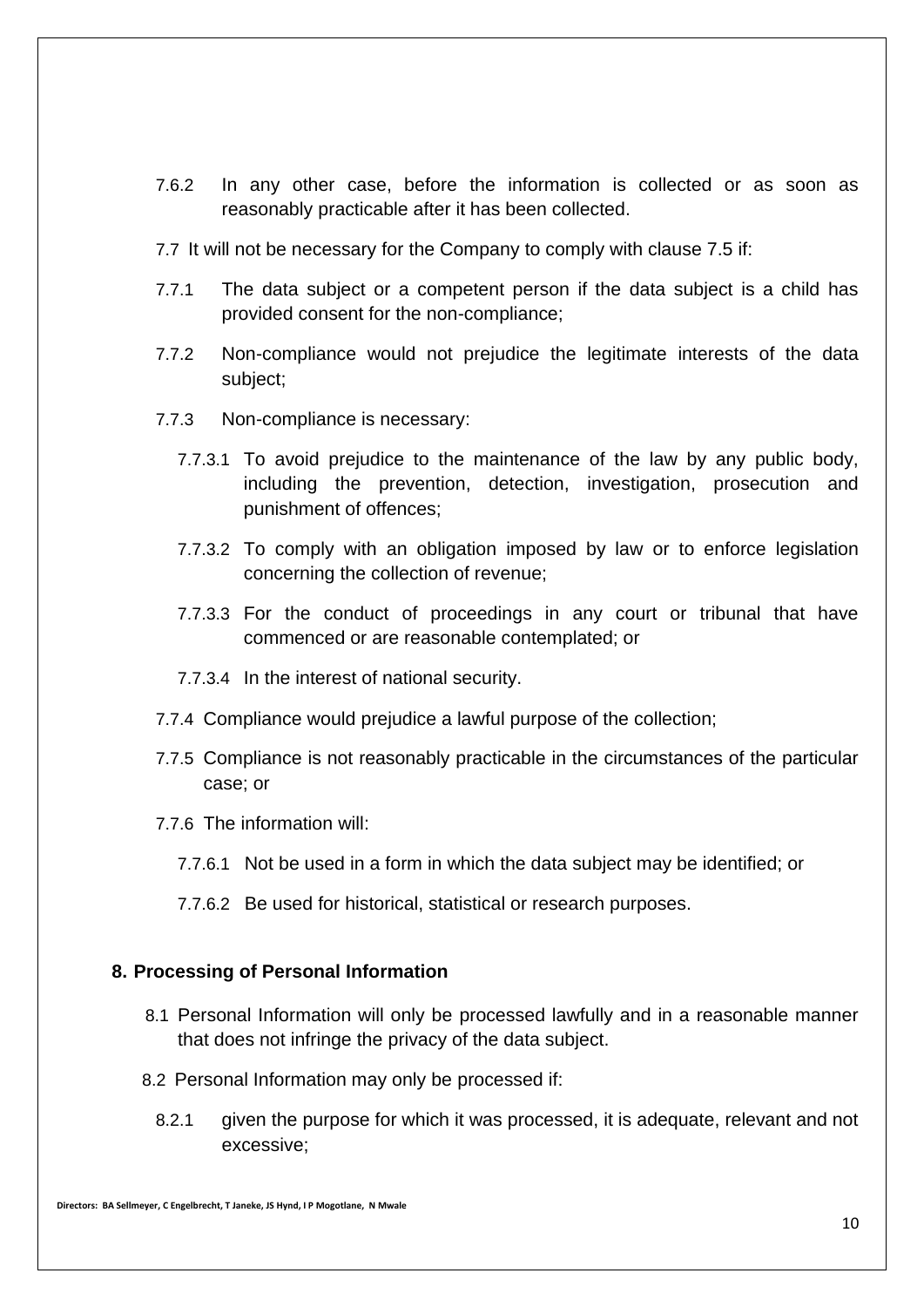- 8.2.2 the data subject or a competent person where the data subject is a child consents to the processing;
- 8.2.3 processing is necessary to carry out actions for the conclusion or performance of a contract to which the data subject is a party;
- 8.2.4 processing complies with an obligation imposed by law on the Company;
- 8.2.5 processing protects a legitimate interest of the data subject; or
- 8.2.6 processing is necessary for pursuing the legitimate interest of the Company or of a third party to whom the information is supplied.
- 8.3 In the event that the Company appoints or authorises an operator to process any personal information on its behalf or for any reason, it will implement necessary agreements to ensure that the operator or anyone processing personal information on behalf of the Company or an operator, must:
	- 8.3.1 Process such information only with the knowledge or authorisation of the Company; and
	- 8.3.2 Treat personal information which comes to his/her/its knowledge as confidential and must not disclose it, unless required by law or in the course of the proper performance of his/her/its duties.
- 8.4 The Company must maintain the documentation of all processing operations under its responsibility.

#### **9. Further Processing of Personal Information**

- 9.1 The Company must ensure that the further processing of personal information be compatible with the purpose for which it was collected.
- 9.2 To assess whether further processing is compatible with the purpose of collection, the Company will take account of:
	- 9.2.1 The relationship between the purpose of the intended further processing and the purpose for which the information was collected;
	- 9.2.2 The nature of the information concerned;
	- 9.2.3 The consequences of the intended further processing for the data subject;
	- 9.2.4 The manner in which the information has been collected; and
	- 9.2.5 Any contractual rights and obligations between the parties.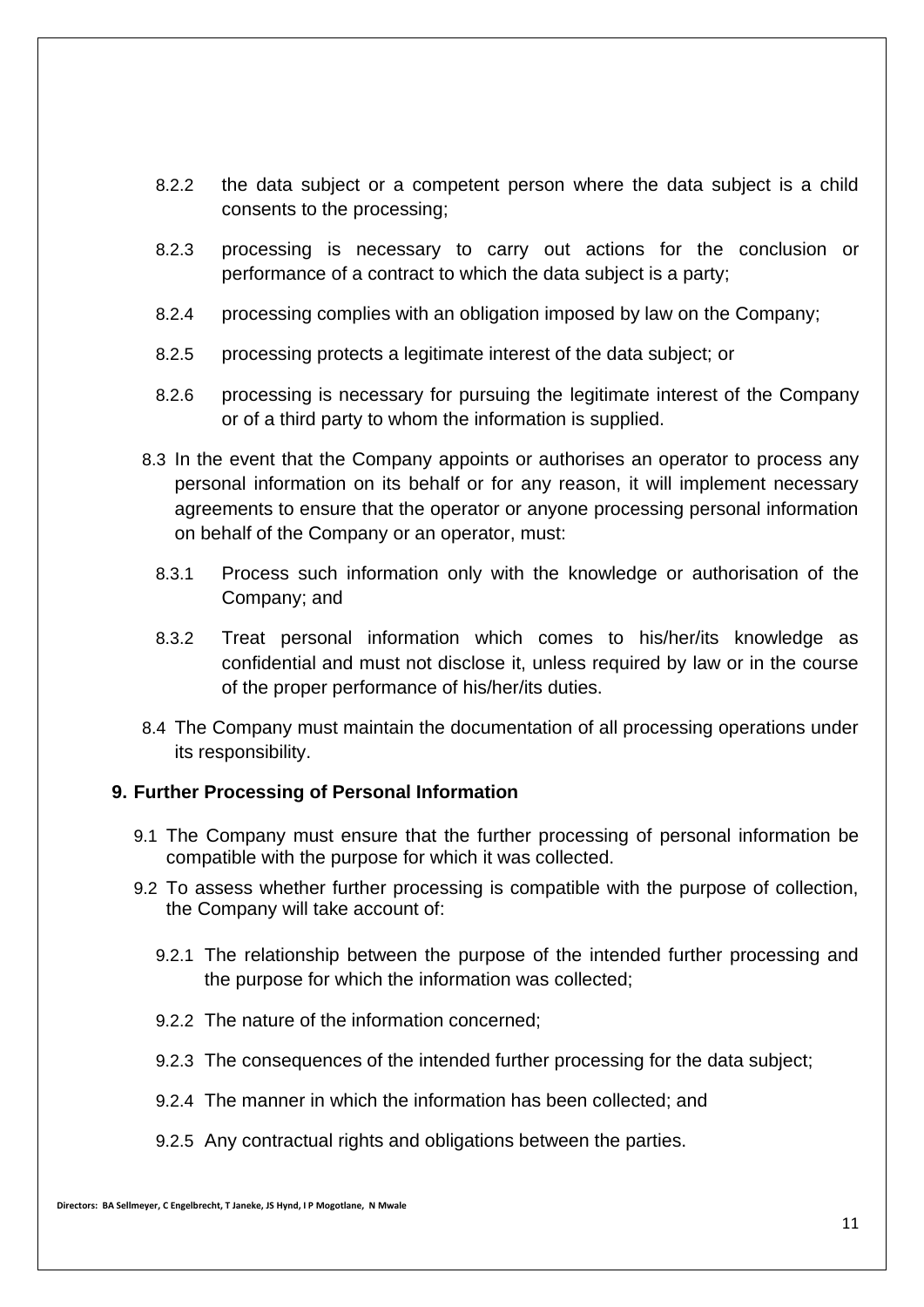- 9.3 The further processing of personal information will not be incompatible with the purpose of collection if:
	- a) The data subject or competent person where the data subject is a child, has consented to the further processing of the information;
	- b) The information is available in or derived from a public record or has deliberately been made public by the data subject;
- 9.3.1 Further processing is necessary:
	- a) To avoid prejudice to the maintenance of the law by any public body, including the prevention, detection, investigation, prosecution and punishment of offences;
	- b) To comply with an obligation imposed by law or to enforce legislation concerning the collection of revenue;
	- c) For the conduct of proceedings in any court or tribunal that have commenced or are reasonable contemplated; or
	- 9.3.2 The further processing of the information is necessary to prevent or mitigate a serious and imminent threat to:
		- a) Public health or public safety; or
		- b) The life or health of a data subject or other individual(s);
	- 9.3.3 The information is used for historical, statistical or research purposes and The Company ensures that the processing is carried out solely for such purposes and will not be published in an identifiable form.

#### **10. Retention and Restriction of Records**

- 10.1 Records of personal information must not be retained any longer than necessary for achieving the purpose for which the information was collected or subsequently processed, unless:
	- 10.1.1 The retention of a record is required or authorized by law;
	- 10.1.2 The Company reasonable requires a record for lawful purposes related to its functions or activities;
	- 10.1.3 Retention of a record is required by a contact between the parties thereto; or
	- 10.1.4 The data subject or a competent person where the data subject is a child has consented to the retention of a record.

**Directors: BA Sellmeyer, C Engelbrecht, T Janeke, JS Hynd, I P Mogotlane, N Mwale**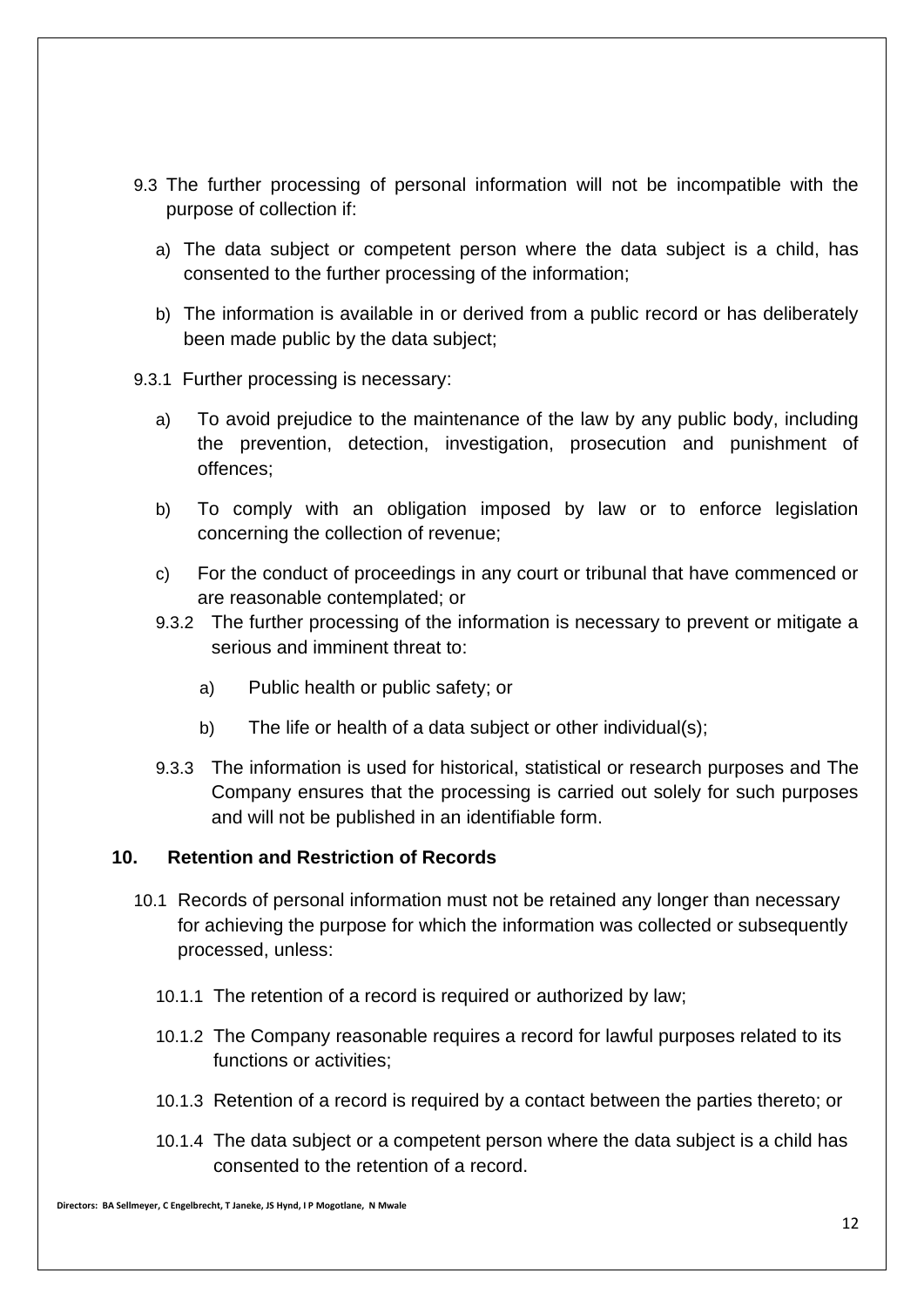- 10.2Information collected or processed initially for the purposed of historical, statistical or research value, may be retained for a period longer than contemplated in clause 10.1, providing the Company has appropriate measures in place to safeguard these records against uses other than what it was intended for initially.
- 10.3The Company will destroy or delete a record of personal information or de-identify it as soon as reasonably practicably after The Company is no longer authorized to retain a record.
- 10.4The de-identifying or deletion of a record of personal information must be done in a manner that prevents its reconstruction in an intelligible/understandable form.
- 10.5In the event that The Company uses a record of personal information of a data subject to make a decision about the data subject, it must:
	- 10.5.1Retain the record for such period as may be required or prescribed by law or a code of conduct; or
	- 10.5.2If there is no law or code of conduct prescribing a retention period, retain the record for a period which will afford the data subject a reasonable opportunity, taking all considerations relating to the use of the personal information into account, to request access to the record.
- 10.6 The Company will restrict the processing of personal information if:
	- 10.6.1Its accuracy is contested by the data subject, for a period enabling The Company to verify the accuracy of the information;
	- 10.6.2The Company no longer needs the personal information for achieving the purpose for which it was collected or subsequently processed, but it has to be maintained for purposed of proof;
	- 10.6.3The processing is unlawful, and the data subject opposed its destruction or deletion and request the restriction of its use instead; or
	- 10.6.4The data subject requests to transit the personal data into another automated processing system.
- 10.7Personal information that has been restricted may only be processed for purposes of proof, or with the data subject's consent, or with the consent of a competent person where the data subject is a child, or for the protection of the rights of another natural or legal person or if such processing is in the public interest.
- 10.8Where the information is restricted, The Company will inform the data subject before lifting the restriction.

**Directors: BA Sellmeyer, C Engelbrecht, T Janeke, JS Hynd, I P Mogotlane, N Mwale**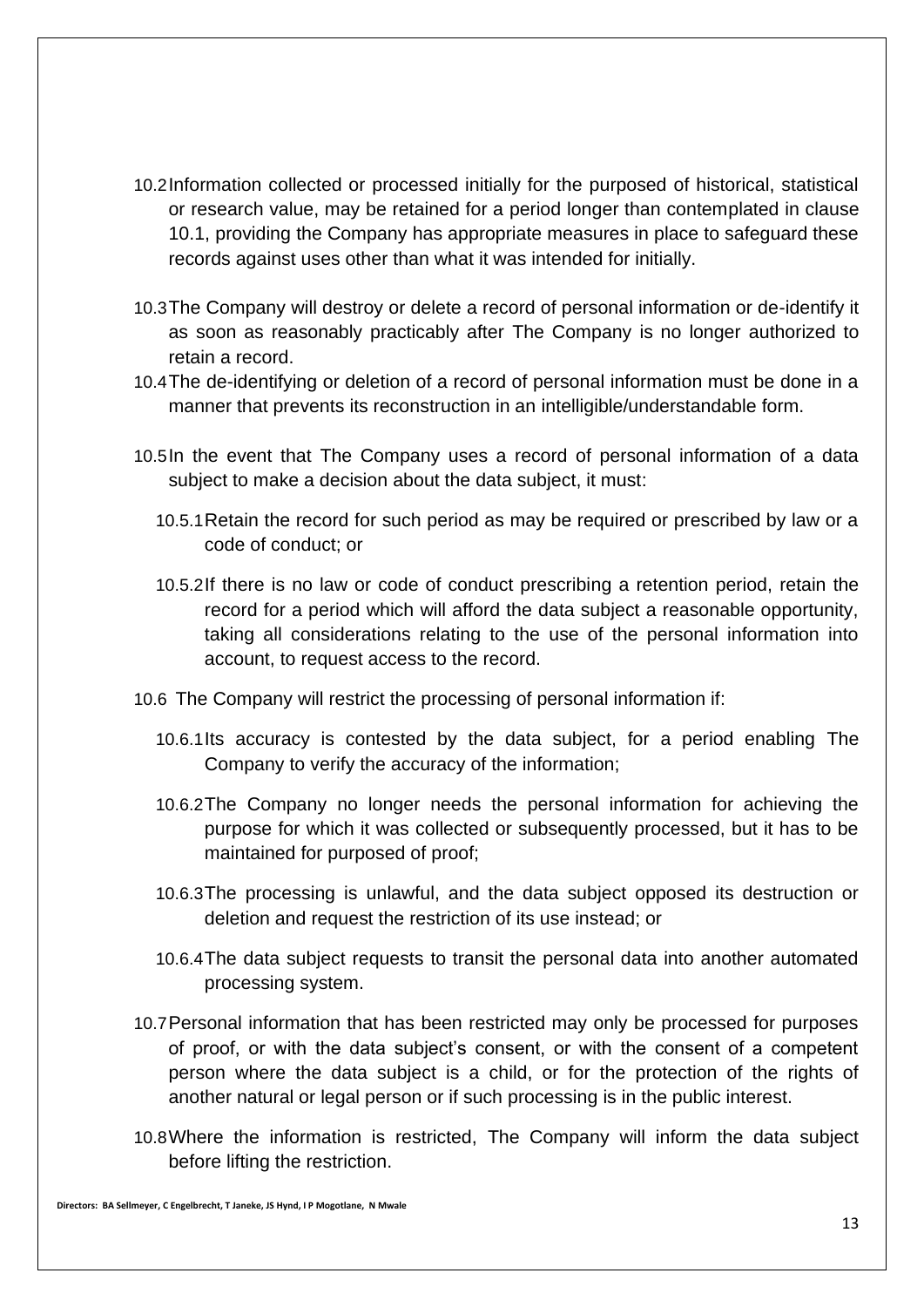### **11. Security Safeguards**

- 11.1The Company will secure the integrity and confidentiality or personal information in its possession or under its control by taking appropriate, reasonable, technical and organisational measures to prevent:
	- 11.1.1 Loss of, damage to or unauthorized destruction of personal information; and
	- 11.1.2 Unlawful access to or processing of personal information.
- 11.2The Company will take reasonable measures to:
	- 11.2.1 Identify all reasonably foreseeable internal and external risks to personal information in its possession or under its control;
	- 11.2.2 Establish and maintain appropriate safeguards against the risks identified;
	- 11.2.3 Regularly verify that the safeguards are effectively implemented; and
	- 11.2.4 Ensure that the safeguards are continually updated in response to new risks or deficiencies in previously implemented safeguards.
- 11.3The Company will have due regard to generally accepted information security practices and procedures which may apply to it generally or be required in terms of specific industry or professional rules and regulations.
- 11.4The Company will, in terms of a written contract between The Company and the operator, ensure that he operator which processes personal information for The Company, establishes and maintain security measures.
- 11.5The operator will inform The Company immediately where there are reasonable grounds to believe that the personal information of a data subject has been accessed or acquired by any unauthorized person.

#### **12. Security Compromises**

- 12.1Where there are reasonable grounds to believe that the personal information of a data subject has been accessed or acquired by nay unauthorized person, The Company will notify:
	- 12.1.1The Information Regulator; and
	- 12.1.2The data subject, unless the identity of such data subject cannot be established.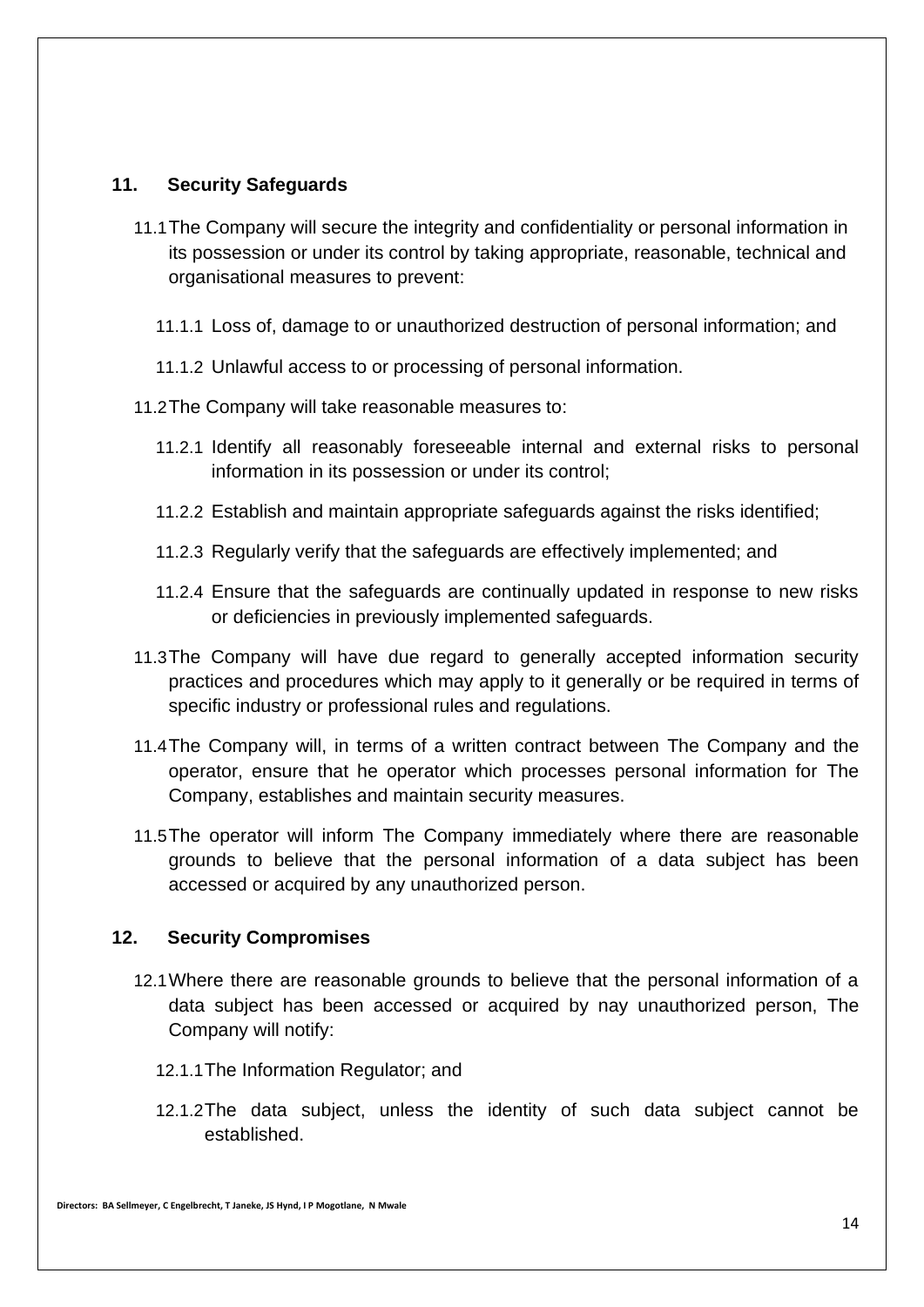- 12.2The notification of a breach will be made as soon as reasonably possible after the discovery of the compromise, taking into account the legitimate needs of law enforcement or any measures reasonably necessary to determine the scope of the compromise and to restore the integrity of The Company's information system.
- 12.3The Company will only delay notification of the data subject if a public body responsible for the prevention, detection or investigation of offences or the Regulator determines that notification will impede a criminal investigation by the public body concerned.
- 12.4The notification to a data subject will be in writing and communicated to the data subject in at least one of the following ways:
	- 12.4.1Posted to the data subject's last known physical or postal address; or

12.4.2Sent by e-mail to the data subject's last known e-mail address; or

12.4.3Placed in a prominent position on the website of The Company; or

12.4.4Published in the news media.

- 12.5The notification will provide sufficient information to allow the data subject to take protective measures against the potential consequences of the compromise, including:
	- 12.5.1A description of the possible consequences of the security compromise;
	- 12.5.2A description of the measures that The Company intends to take or has taken to address the security compromise;
	- 12.5.3A recommendation with regard to the measures to be taken by the data subject to mitigate the possible adverse effects of the security compromise; and
	- 12.5.4If known to The Company, the identity of the unauthorized person who may have accessed or acquired the personal information.

#### **13. Rights of the Data Subject**

- 13.1The data subject or competent person where the data subject is a child, may withdraw his, her or its consent to procure and process his, her or its personal information, at any time, providing the lawfulness of the processing of the personal information before such withdrawal or the processing of personal information in terms of clause 9 is not affected.
- 13.2 A data subject may object, at any time, to the processing of personal information: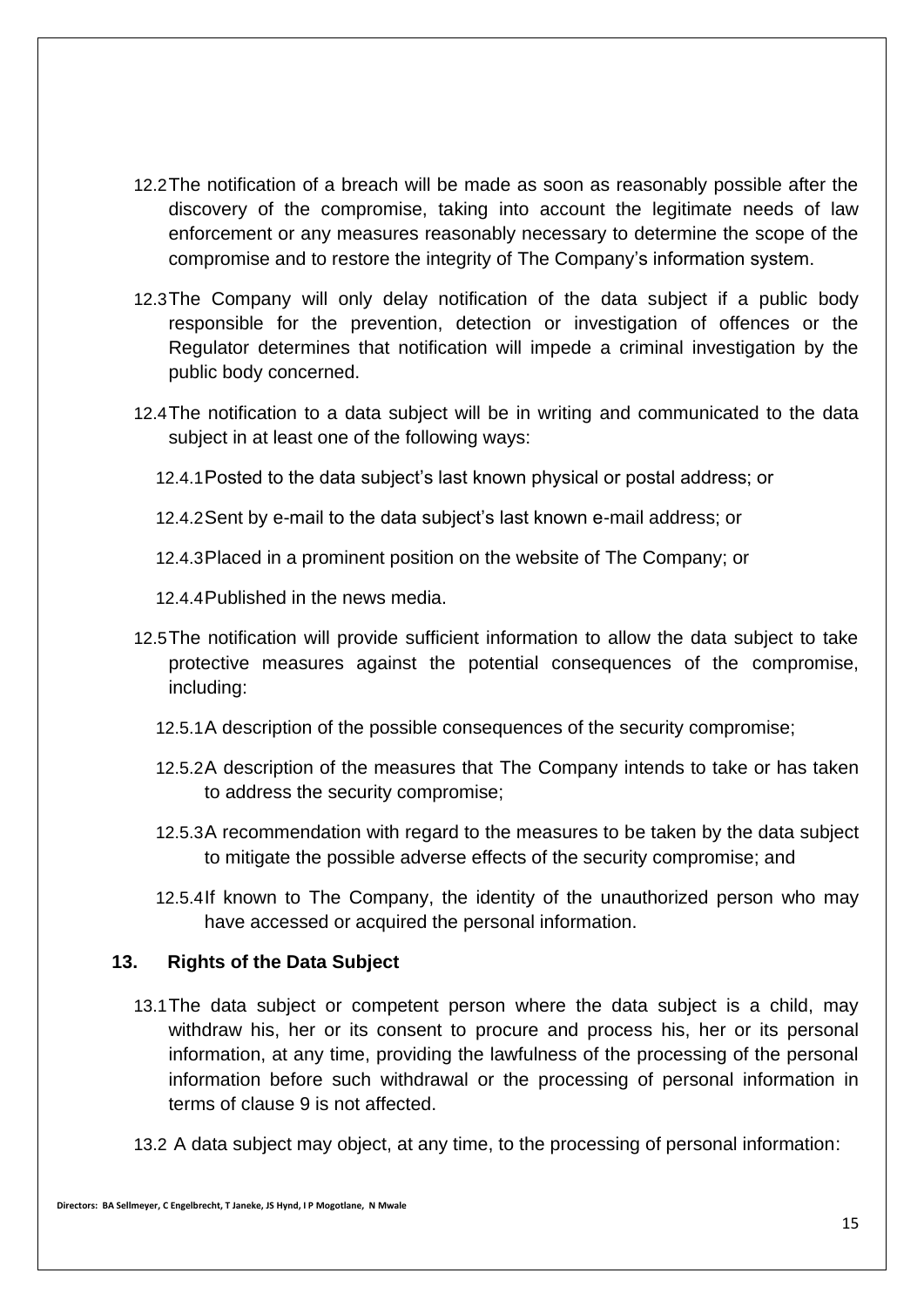- 13.2.1In terms of clause 9 in writing, on reasonable grounds relating to his/hers or its particular situation, unless legislation provides for such processing; or
- 13.2.2For purposes of direct marketing other than direct marketing by means of unsolicited electronic communications.
- 13.3 A data subject, having provided adequate proof of identity, has the right to:
	- 13.3.1Request the Company to confirm, free of charge, whether or not the Company holds personal information about the data subject; and
	- 13.3.2Request from The Company a record or a description of the personal information about the data subject held by The Company, including information about the identity of all third parties, or categories of third parties, who have, or have had, access to the information:
		- 13.3.2.1 Within a reasonable time;
		- 13.3.2.2 At a prescribed fee as determined by the Information Officer;
		- 13.3.2.3 In a reasonable manner and format; and
		- 13.3.2.4 In a form that is generally understandable.
- 13.4 A data subject may, in the prescribed manner, request The Company to:
	- 13.4.1Correct or delete personal information about the data subject in its possession or under its control that is inaccurate, irrelevant, excessive, out of date, incomplete, misleading or obtained unlawfully; or
	- 13.4.2Destroy or delete a record of personal information about the data subject that The Company is no longer authorized to retain.
- 13.5 Upon receipt of a request referred to in clause 14.4, The Company will, as soon as reasonably practicable:
	- 13.5.1Correct the information;
	- 13.5.2Destroy or delete the information;
	- 13.5.3Provide the data subject, to his, her or its satisfaction, with credible evidence in support of the information; or
	- 13.5.4Where an agreement cannot be reached between The Company and the data subject, and if the data subject so requests, take such steps as are reasonable in the circumstances, to attach to the information in such a manner that it will